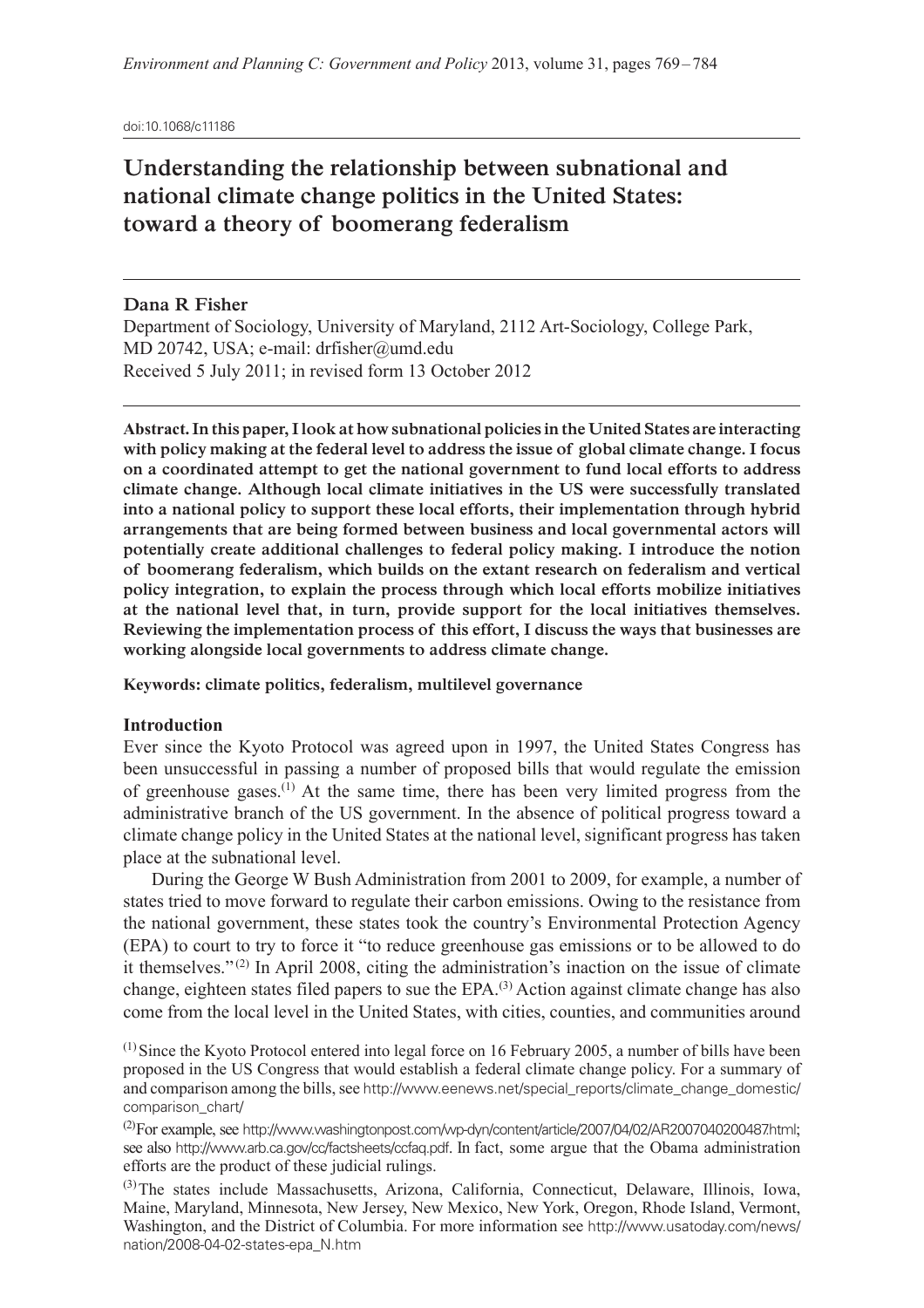the country implementing climate change policies of their own. As of February 2012, in fact, 1055 US mayors had signed on to an agreement to implement policies similar to those included in the Kyoto Protocol in their cities.(4)

As the policy-making process has slowly progressed, the research on climate change politics in the United States has explored multiple aspects of the issue. Very few scholars, however, have looked at US climate change policies within the context of federalism (but see Derthick, 2010; Kraemer and Schreurs, 2007; Krane, 2007; Posner, 2010; Rabe, 2007; 2011; see also Jones, 1991). Instead, scholars have focused their attention on the different scales of policy making in America. On the one hand, there have been numerous studies that look at climate change politics at the national level, focusing on how national politics contribute to the American position in international negotiations and within the global climate change regime [see particularly, Arimura et al (2007), Fisher (2004), Harris (2000), Jacques et al (2008), Lisowski (2002), Lutzenhiser (2001), McCright and Dunlap (2000; 2003), Rabe (2004), Selin and VanDeveer (2007), and Victor (2004); see also Gelbspan (1997) and Leggett (1999) for more popular accounts]. On the other hand, research has emerged that analyzes policies coming from the local, or subnational, level. Although a small but growing literature assesses American climate change policies within the context of multilevel governance and federalism, research has yet to explore the interactions among policy making at these different scales using an in-depth empirical case study.

With this paper, accordingly, I expand the literature on US climate politics and federalism to assess the relationship between subnational and national policy making by introducing the notion of *boomerang federalism* to explain this case. First, I review the ways that scholars have studied climate politics in the US, paying particular attention to those who focus on the vertical intergration of climate policies. I conclude the literature review by presenting the notion of boomerang federalism. Second, I present the case of federal action that has taken place in response to local initiatives to address the issue of climate change: the Energy Efficiency and Conservation Block grants that were authorized as part of the Energy Independence and Security Act of 2007 (US House of Representatives, 2007). In this section I follow the progress of these block grants through three potential sources of funding: the congressional appropriations process for fiscal year 2009, which took place in 2008; the Climate Security Act (CSA) of 2008 (US House of Representatives, 2008); and the American Recovery and Reinvestment Act of 2009 (US House of Representatives, 2009a). Finally, I review the implementation of this grant program to assess how local governments are working through hybrid arrangements with local businesses to reduce their carbon dioxide emissions. Although local climate politics in the US have boomeranged into a meaningful national policy that supports local efforts to expand through the funding that is coming from the national program, regulation at the national level may face additional challenges.

#### **Understanding climate change policy making in the United States**

As has been previously stated, scholars have explained the lack of a national policy on climate change in the United States in many ways. In the following section, I focus particularly on those who have looked at the subnational level, in some cases, exploring the multilevel governance of the issue.

#### **Climate change politics at the subnational level**

A growing literature has emerged that looks at climate change policy making at the subnational level in the United States. This research has focused on the issue in states (eg, Burke and Ferguson, 2010; Corfee-Morlot, 2008; Farrell and Hanemann, 2009; Fisher, 2006; Gonzales, 2005; Hoffmann, 2011; Keeler, 2007; Rabe, 2007; 2009; 2010; Selin and VanDeveer, 2009),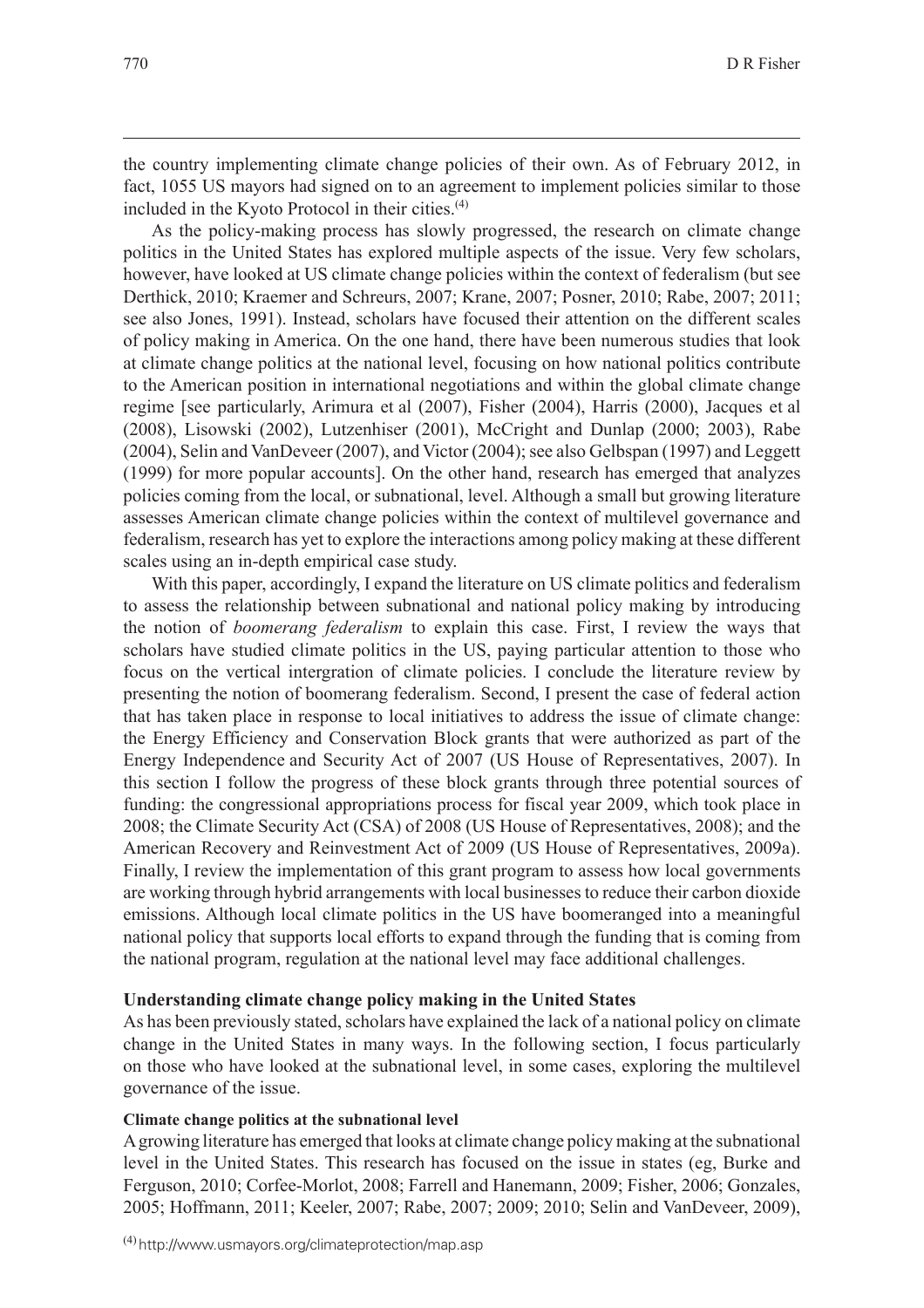with much of it analyzing the political progress in the US state of California, which has taken a lead in the United States in addressing this issue. Corfee-Morlot (2008), for example, finds that climate change politics in California build on the state's "past experience in leading innovative energy-environmental policy across the United States" (page 3).

There has also been a growing number of studies that look at more local levels (eg, Betsill and Bulkeley, 2006; Betsill and Rabe, 2009; Bulkeley and Betsill, 2003; DeAngelo and Harvey, 1998; Doran, 2007; Feldman and Wilt, 1993; Vasi, 2006; 2007; Wilbanks and Kates, 1999; see also CEC, 2007; Gore and Robinson, 2009). In their work on climate change politics in cities, for example, Betsill and Bulkeley (2006) look at the Cities for Climate Protection Program (see also Bulkeley and Betsill, 2003). The authors compare cities in the US, the UK, and Australia, concluding that "global environmental politics are not merely a matter of international negotiation and national policy development, but are also taking place locally" (Betsill and Bulkeley, 2006, page 154; see also Bulkeley and Betsill, 2003).

At the same time, some studies have focused on the relationship between different scales of climate change policy making, exploring what is called the 'multilevel governance' of the issue. Most of this work discusses how local policy making came about, in part, as a result of a lacking federal climate change policy. In his study comparing climate change policy development in states in the US and provinces in Canada, for example, Rabe (2007) concludes that "an unexpectedly robust body of state policy development has taken advantage of 'policy room' created by federal government disengagement from Kyoto" (page 442). Building on Rabe's work, Lutsey and Sperling (2008) focus on what they call "America's bottom-up climate change mitigation policy", finding that "the US has been more committed to climate change mitigation than is generally acknowledged" (page 673; see also Ward et al 2008). More recently, this line of inquiry has expanded further. In their chapter on "Climate change and multilevel governance", Betsill and Rabe (2009) discuss briefly how "states and local governments are beginning to interact vertically across jurisdictional boundaries" (page 203).

#### **Federalism and climate politics in the US**

The same themes run through the limited number of studies that have explicitly looked at federalism and climate change policies in the United States. Like the work on multilevel governance, these studies build on the general notion that subnational efforts have emerged to "fill a policy void left by federal inaction or refusal to act" (Krane, 2007, page 462). This perspective is echoed in Kraemer and Schreurs's (2007, page 46) study of federalism and environmentalism in the United States and Germany. Here, the authors compare the two nation-states and find that state and municipal climate change initiatives have sprung up around the US as a result of the lack of federal action (see also Jones, 1991; Rabe, 2007).

A few scholars have provided terms to describe these processes within US climate politics. In her chapter on "Compensatory federalism", for example, Derthick (2010) builds on the research on federalism and climate politics, coming to relatively pessimistic conclusions. She states: "It is not at all clear that leading states, when stepping as policymakers into the inviting breach of federal inaction, do so with any greater ability to balance ends and means" (page 69). At the same time, however, Rabe (2011) provides a more optimistic perspective in his recent work. Contending that the US has entered a stage of what he calls "contested federalism", the author describes this stage as one in which there is "continued high involvement by states but also increasingly high involvement by the federal government" (page 505) in American climate policy.

Even though these studies present different ways of thinking about the relationship between the federal government and subnational climate politics in the United States, most of the focus has been on specific policies rather than on more general policy mechanisms.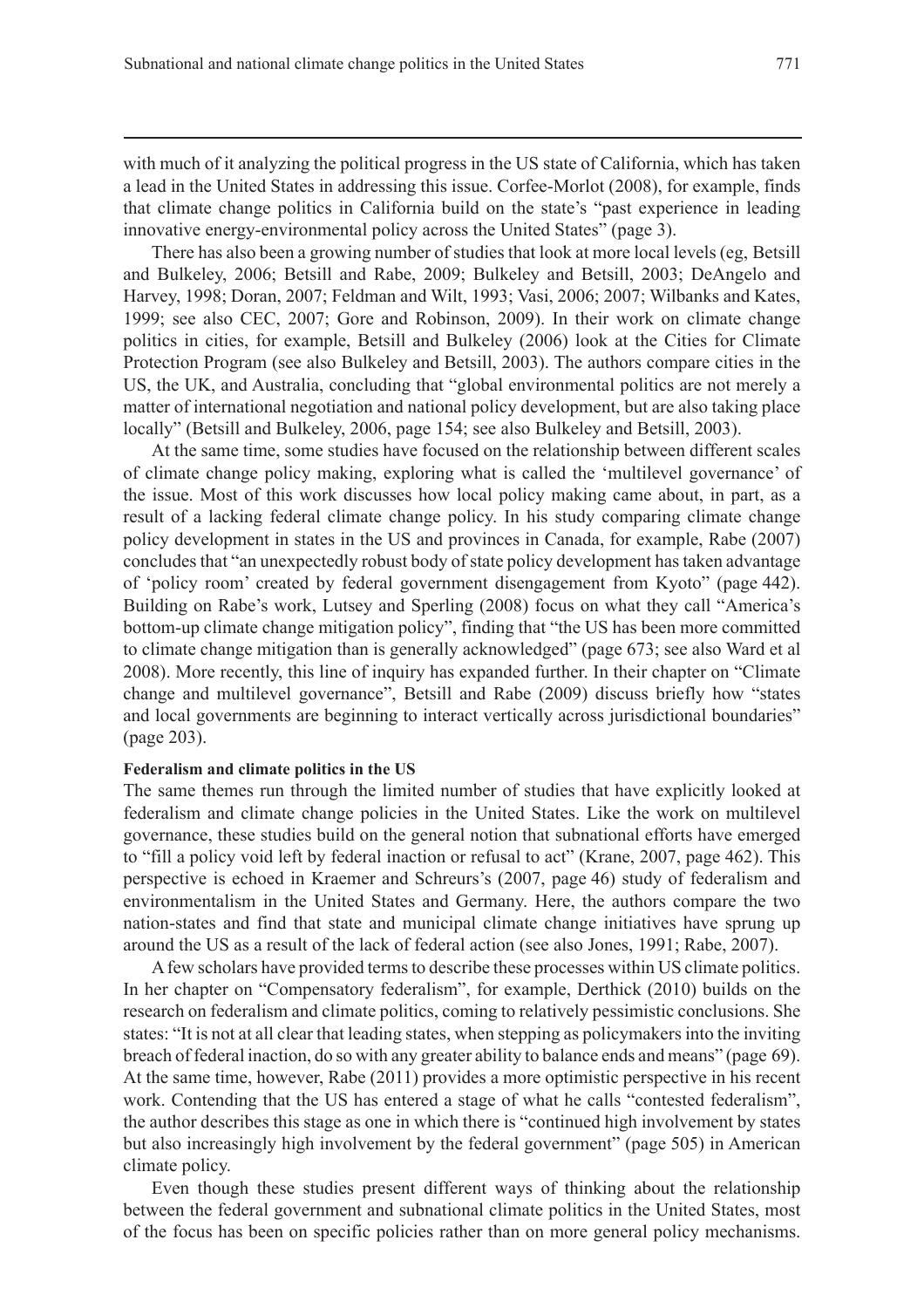The one exception is presented in a recent chapter by Posner (2010), who looks at how state policies can diffuse vertically to the federal level. In this chapter, the author outlines four different federal policy tools that can balance federal and state initiatives: categorical grants, federal mandates, devolution, and preemption (pages 83–84). Although this research takes important first steps in understanding the vertical integration of climate change policy making in the US, it has yet to focus extensively on one particular policy mechanism to outline the explicit ways that federal policy making *interacts* with what is happening at the local level of governance. Specifically, scholars have yet to analyze directly how national policy making responds to, and potentially encourages, local policy making.

Thus, this paper builds directly on Posner's work to show how vertical policy integration works in one detailed case study. Moreover, I discuss how this integration trickles back down to the subnational level. I introduce the notion of boomerang federalism to explain this process, which shows how climate policy diffusion is taking place in the United States. The notion builds off of the few studies of vertical policy diffusion from the bottom up (Shipan and Volden, 2006; see also Daley and Garand, 2005; Mintrom, 1997). This paper explores the case of a policy intervention that was driven by subnational actors' working through a policy entrepreneur that served as a conduit "for innovation diffusion" between the local and the federal level (Mintrom 1997, page 45; see also Balla, 2001; Mintrom and Vergari, 1996). As I will explain in detail in the pages that follow, boomerang federalism explains how, in the face of a policy void, local actions can scale up to *national* policies and federal efforts then contribute to local initiatives already underway.

## **Data and methods**

In contrast to the research that has analyzed large quantitative datasets to understand the vertical policy diffusion of antismoking policies (Shipan and Volden, 2006), state school choice policies (Mintrom, 1997), and hazardous-waste programs (Daley and Garand, 2005), this study uses a mixed-method approach to present an in-depth case study of one particular policy intervention: the Energy Efficiency and Conservation Block grants (EECBGs) that were enacted through the Energy Independence and Security Act of 2007. These grants were briefly discussed as an example of potential vertical integration of climate policies in Betsill and Rabe's (2009) work on multilevel governance before they were enacted. As will be discussed in detail in the pages that follow, these grants provide an example of what Posner (2010) calls "categorical grants" wherein the federal government supports programs by "requiring states to use the funds to support strong complementary programs" (page 84).

This study incorporates two very different types of data: quantitative data from secondary sources and data that were collected through qualitative interviews with people involved in climate change policy making in the United States. The quantitative data for this paper were collected from multiple sources as cited within the text. The qualitative data for this paper were collected during multiple research trips to Washington, DC in the second half of 2008, the first half of 2009, and the first half of  $2011$ .<sup>(5)</sup> Interviews took place during the end of the 110th Session of the US Congress and the last year of the Bush Administration, during the beginning of the 111th Session of the US Congress and the beginning of the 112th Session of the US Congress, both of which were during the Obama administration's first term. In addition, data were collected in Boston, Massachusetts and New York City. In total, data were collected from twenty-five individuals who are actively engaged in the issue of climate change in the United States at the local and national levels. Interviewees represent a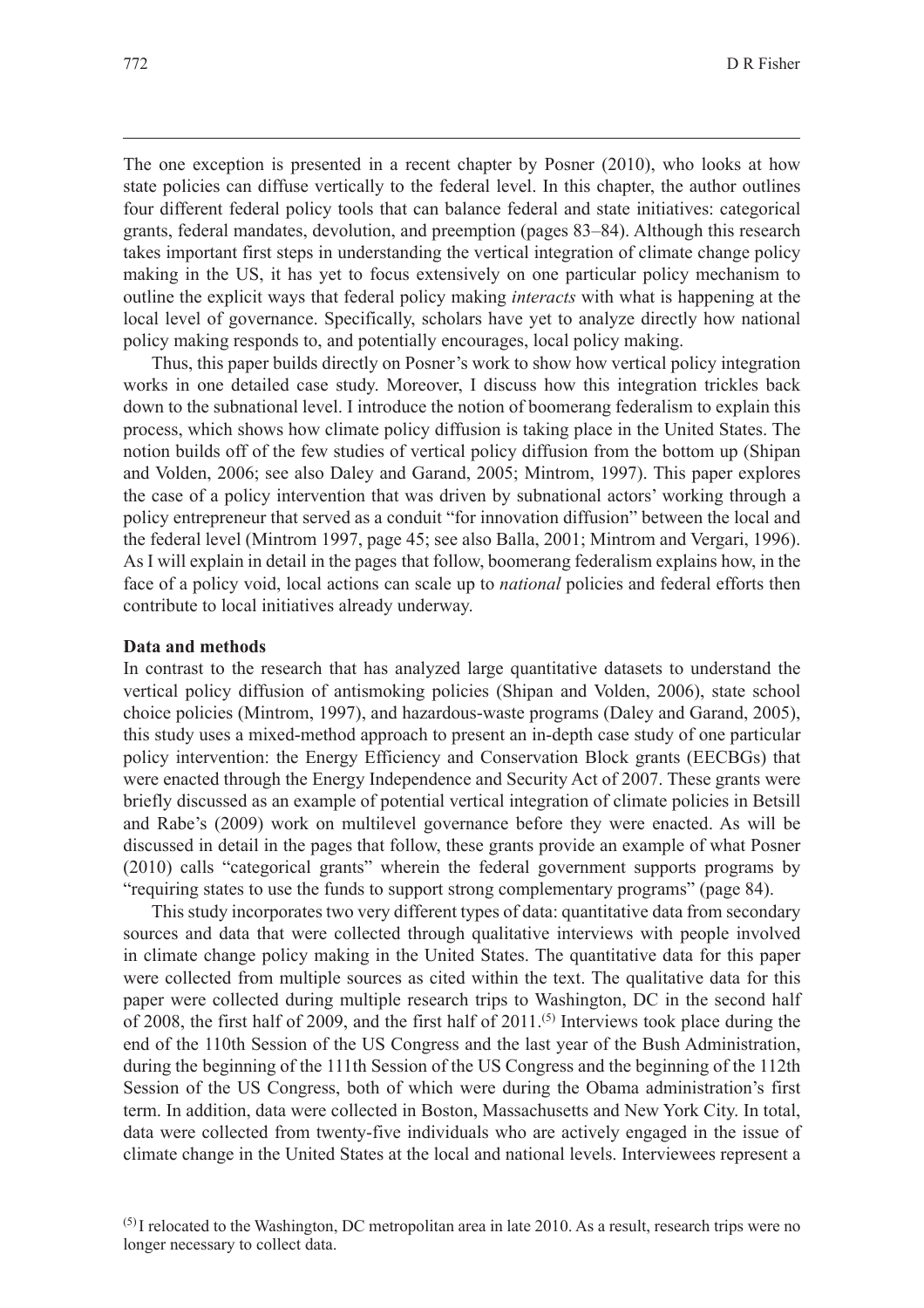snowball sample of those who contributed to political decisions regarding the passage and funding of the EECBGs and local leaders on the issue of climate change.

Formal interviews were conducted with fifteen of these people who were key players involved in determining the policy decisions regarding climate change and the EECBGs. Building off of the work of Lofland and Lofland (1995), the interviews were open-ended and semistructured.(6) Interviews ranged in length from thirty minutes to two hours. In all cases, they were conducted using 'active' interview techniques (Holstein and Gubrium, 1995), which are more conversational than structured. Respondents were asked early in the interview to provide their personal background with regard to the issue of climate change and to summarize their current work on the issue. Respondents were then asked to provide their interpretations of the status of the EECBG program, as well as that of climate politics in the United States.

The interviews were tape-recorded and transcribed, and extensive notes and memos from all of the interviews were kept as the bulk of the qualitative dataset. A qualitative data analysis computer program (NVivo quantative data analysis software, QSR International Pty Ltd., version 9, 2011)) was used to store, sort, and code transcribed data. Analysis relied on open coding, which allowed for emergent and unexpected themes. In a number of cases, subjects were interviewed multiple times to follow up on the status of the grants. When I refer to interviews with people who agreed to speak on the record, I reference the name of the person and his or her affiliation. For those people who spoke with me with the understanding that they would not be directly attributed, I reference those conversations by citing only the person's general affiliation.(7)

### **Findings**

As has been previously noted, this research provides in-depth analysis of the ways that vertical policy integration has worked in the United States. Thus, in the pages that follow I present the findings of research conducted on an attempt by the federal government to support local action on climate change. In particular, this paper follows the EECBG program from its authorization as part of the Energy Independence and Security Act of 2007 through three specific attempts to fund it: the appropriations process for the 2009 federal budget, the CSA of 2008, and as a component of the American Recovery and Reinvestment Act of 2009.

## **The Energy Efficiency and Conservation Block Grants**

In response to the implementation of the Kyoto Protocol, which entered into legal force in February 2005, the Mayor of Seattle began an initiative to get cities around the United States to commit to "strive to meet or beat the Kyoto Protocol targets in their own communities, through actions ranging from anti-sprawl land-use policies to urban forest restoration projects to public information campaigns."<sup>(8)</sup> Signatories to this initiative also agreed to encourage their states and the federal government to meet the commitments of the Kyoto Protocol, as well as to urge the US Congress to pass national legislation that would reduce greenhouse gas emissions. As the initiative was adopted by more cities, its coordination was transferred to the United States Conference of Mayors (USCM). The USCM describes itself as "the official nonpartisan organization of cities with populations of  $30,000$  or more."<sup>(9)</sup>

(8)http://www.ci.seattle.wa.us/mayor/climate/*<sup>H</sup>*

(9) *H*http://www.usmayors.org/about/overview.asp

 $<sup>(6)</sup>$  Data collection for this project was conducted in accordance with Columbia University policies on</sup> the research on human subjects (IRB Protocol # IRB-AAAD2840).

 $(7)$  In all cases, quotations included in this paper have been edited to remove repetitive phrases and words such as "y'know", 'like', and "um", which have no bearing upon the content of the statements. In cases where these words provide additional meaning to the quotes, they were not deleted.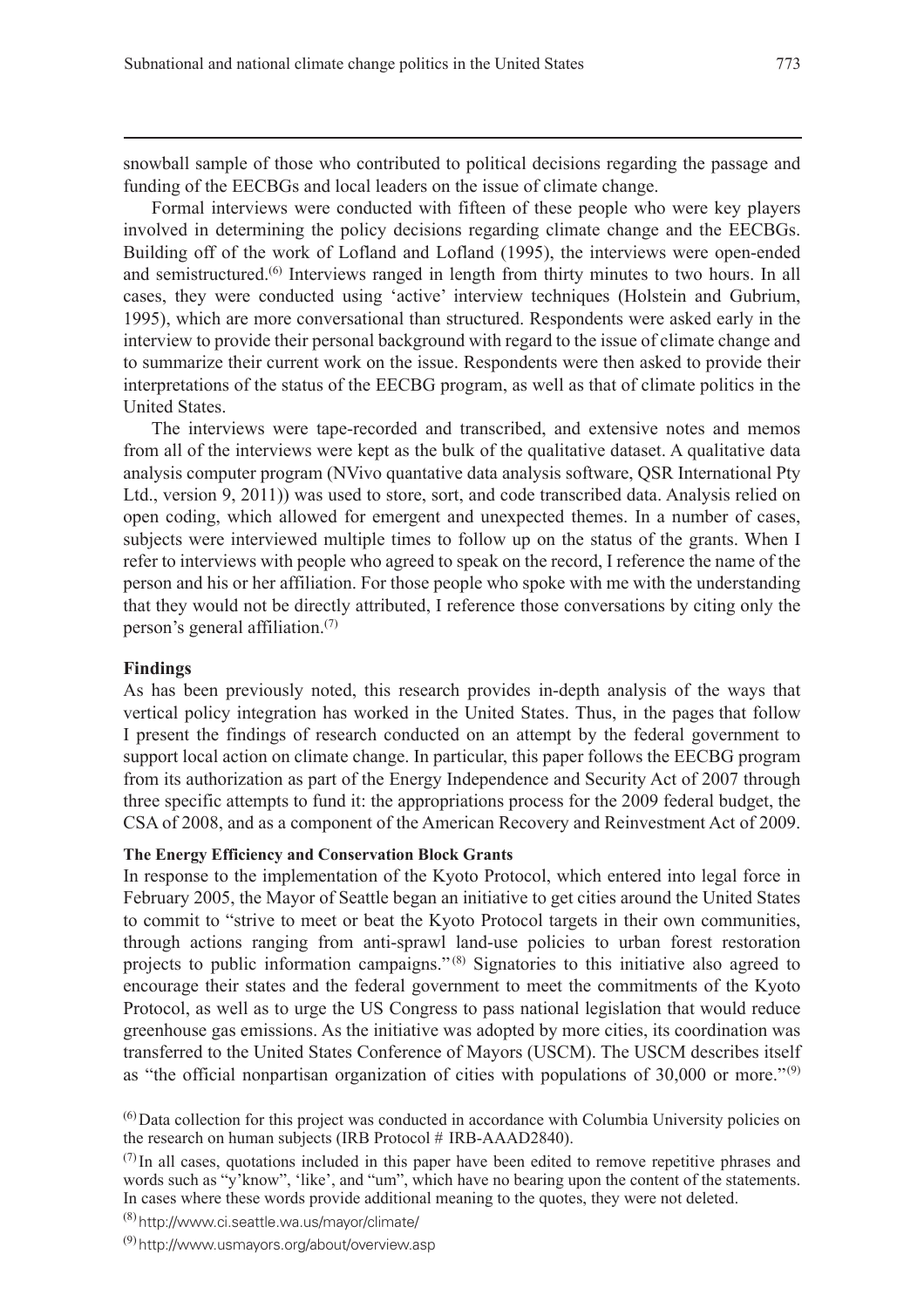The USCM identifies two of its primary roles as to "strengthen federal-city relationships" and to "ensure that federal policy meets urban needs."<sup>(10)</sup> By February 2012, the initiative, which came to be known as the "US Mayors' Climate Protection Agreement", was endorsed by 1055 cities, which represent about 92% of the cities that are members of the USCM.(11) These cities range from the largest in the US, like New York City, to smaller American cities with fewer than 100 000 inhabitants, such as Kenosha, Winsconsin. The mayors who have signed on to the agreement come from all fifty States and represent a total population of over 88 million American citizens.

One of the challenges facing mayors who sign on to the agreement is the limited funds available to implement climate change mitigation strategies in cities across America. The EECBGs were created explicitly to provide federal funds to cities to address this issue. In a webcast on 1 April 2009 the CEO and Executive Director of the USCM, Tom Cochran, provides a history of the program: "the Energy Efficiency and Conservation Block Grant Program was conceived here at the Conference of Mayors two or three years ago, in 2007."<sup>(12)</sup> During an interview in 2008, Kevin McCarty, the Managing Director of the Mayor's Climate Protection Center, which is part of the USCM, further explains: "[The Conference of Mayors] started this [program] as a way to address climate protection by keeping momentum going in the climate movement by infusing resources from the national government" (interview, 8 May 2008). In other words, the USCM designed the EECBG program to support the work of localities as they respond to climate and energy concerns.

Included as part of the Energy Independence and Security Act of 2007, the law authorizes US\$2 billion a year to provide block grant assistance to localities (ie, cities, counties, and states) around the United States from 2008 to 2012. In the words of a report by the USCM (2008), the program

" strengthens and further empowers the efforts of mayors and other local elected officials as they take local actions to reduce the nation's energy dependency, promote increased energy efficiency, develop greener energy supplies and further climate protection goals" (page 1).

These block grants are a clear example of what Posner (2010) calls "categorical grants" (page 84), as they were designed to provide federal support to expand the local actions already taking place in cities throughout the United States.

Although the initial text of the block grants framed the issue with regard to climate change, the term was removed from the bill and it was refocused on energy efficiency. Kevin McCarty discusses the choice to change the text:

"Energy use is about climate, and it is not a perfect surrogate but … it is as close as we could get in the [legislative] process, because the original legislation had climate at least a couple dozen times in it, those all had to be deleted" (interview, 8 May 2008).

A number of people involved in the politics around the Energy Bill as it progressed through the Congress explain that the term was removed to ensure that the block grants would have an easier time being approved as part of the bill. The legislative assistant in charge of the issue for Congressman Wynn, who proposed the bill in the House of Representatives, for example, states:

"Climate change is such a thorny and difficult problem for people on both sides of the aisle. If climate change were introduced into that bill it would have caused problems and probably delayed passage. The emphasis was on 'let's get something that we can pass.'

<sup>(10)</sup>http://www.usmayors.org/about/overview.asp

 $<sup>(11)</sup>$ This statistic is calculated based on membership numbers provided by the USCM.</sup>

 $(12)$  http://www.usmayors.org/live/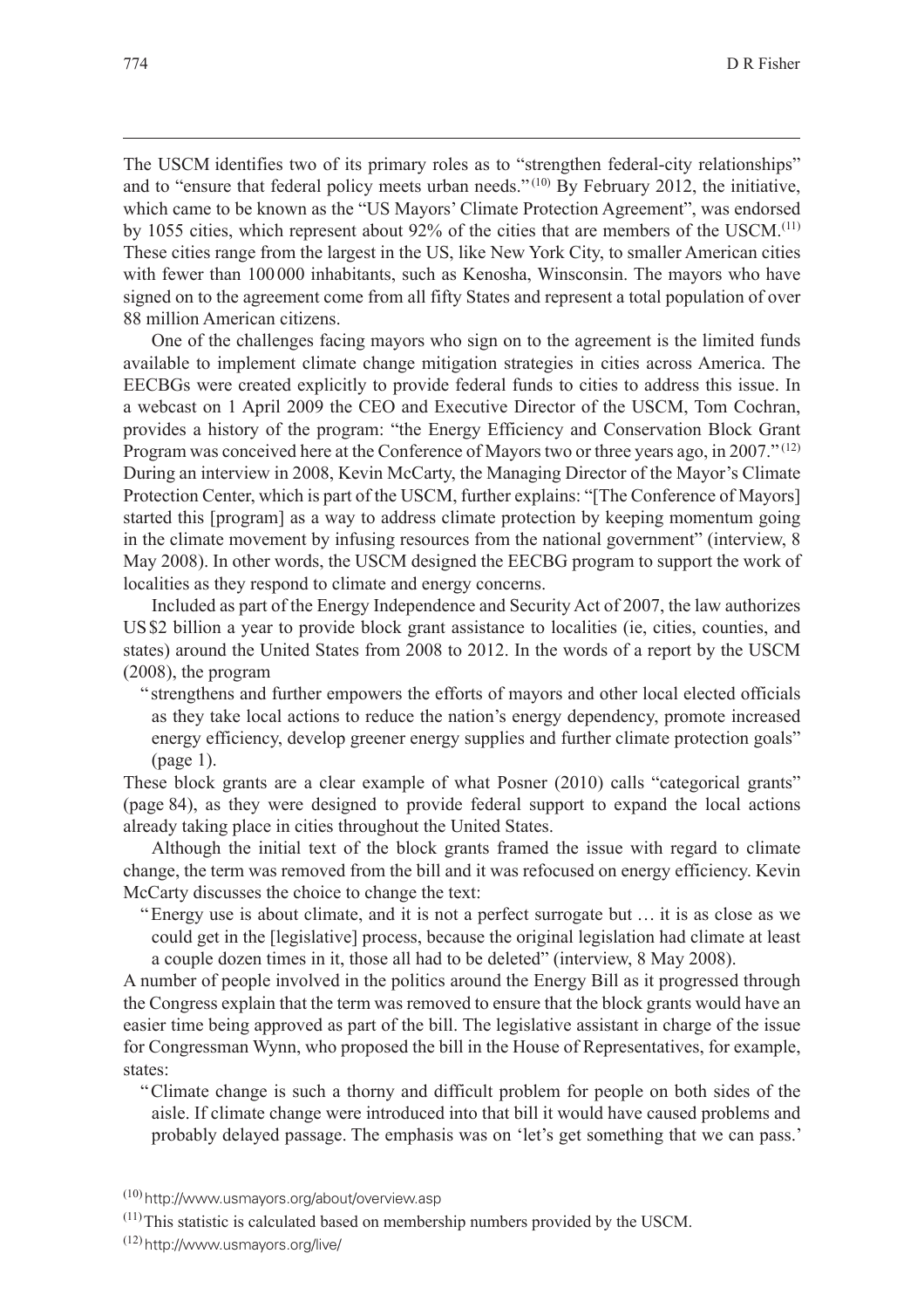Because the Speaker [of the House] wanted legislation that we could pass, there was an emphasis on getting something out" (interview with Ridg Mills, 29 May 2008).

Similarly, John Jimison, the Counsel for the Committee on Energy and Commerce in the House of Representatives, recalls the challenges in his committee:

"In our committee, we could not include both greenhouse gas control and energy efficiency as the purpose of the Block Grant Program without making the issue of climate change germane to the entire bill and opening it to other amendments related to climate change. This [change] would have broadened the bill unacceptably and made it much harder to get it enacted. Since energy efficiency of almost any sort helps mitigate greenhouse gas production, we did not feel we were unduly constraining the optional activities for grant recipient states and cities" (personal correspondence, 13 August 2008).

In general, people in the House of Representatives interpreted the term 'climate change' as potentially problematic for the approval of the block grants.

Although people in the Senate did not see the inclusion of the term 'climate change' as equally troublesome, they did recognize that passage of the bill would be easier with it focused specifically on energy efficiency. In the words of Doug Clapp, the clerk for the Subcommittee on Energy and Water Development in the Appropriations Committee of the Senate, "You can get agreement between ... the Chair and ranking [Republican] member of the Subcommittee on a lot of energy issues and a lot of energy efficiency issues. But you won't necessarily get agreement on climate change" (interview, 6 June 2008). With this general consensus that the block grants should be focused on energy efficiency instead of climate change, the term was removed from the text of the bill and introduced as an amendment to the Energy Independence and Security Act of 2007.

After removing the term 'climate change' from the text, there were no challenges to the inclusion of the block grants in the Energy Bill. Ridg Mills recalls that the EECBGs did not stir up resistance. In his own words, "it wasn't the thing that they were fighting over" (interview, 29 May 2008). This impression was echoed by people involved in the passage of the Energy Bill in the Senate, who recalled that the block grants were "popular" (interview with staff member in the Appropriations Committee, 11 June 2008). Although Deborah Estes, the Counsel for the Senate Energy and Natural Resources Committee, remembers there being a difference of opinions about how the grants would be distributed among cities, she adds that "there was really no objection" to their passage (interview, 29 May 2008). In general, the block grants were seen as what some people involved in the policy-making process call 'green pork', or funding for environmental projects that flow from the national government back to the congressional districts and states of the elected officials who support them.

Although the EECBGs were relatively easily approved as part of the Energy Bill, some people in Congress expected that there would be resistance during the appropriations process. Estes explains: "When a program is authorized, everybody knows it still needs to get funding … . If you are going to oppose something, you oppose a mandate or a regulation that actually has an impact as soon as the law is passed, rather than spending time opposing authorizations." In other words, since the authorization of a new program does not actually implement it, resistance to the program does not emerge until the next stage, when the program is allocated funding. It is very likely that the block grants were easily passed as part of the Energy Independence and Security Act of 2007 because they could not be enacted without getting funding through the appropriations process.

People involved in the issue in the House of Representatives did not question the structure and content of the block grants. In the Senate, however, concerns were raised about the distribution of the money, the program's oversight, and its placement at the Department of Energy (DOE). Beyond these issues in the Senate, a number of people involved in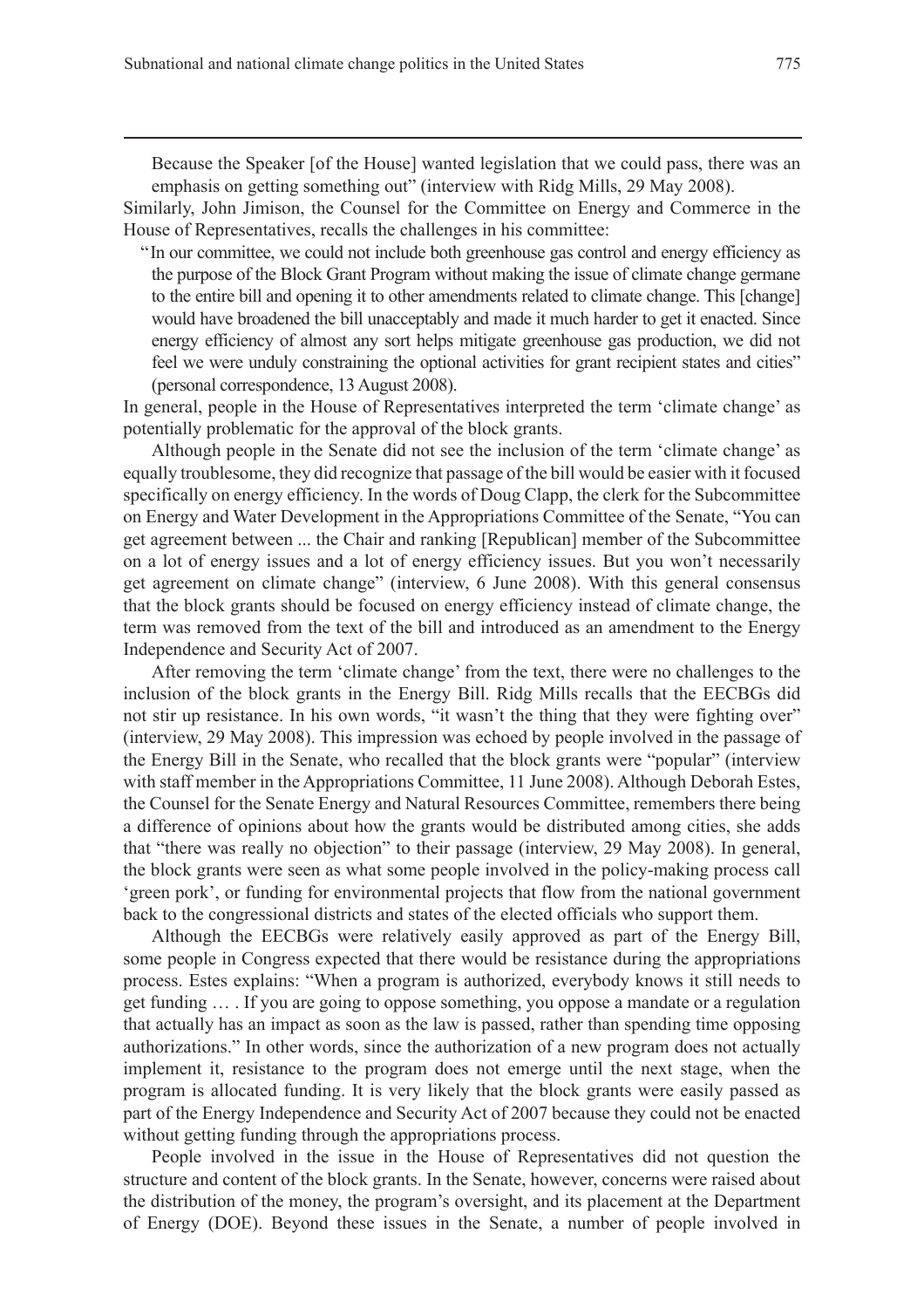the appropriations process noted that they were facing additional challenges because the President's budget cut other preexisting programs that focused on energy efficiency. In particular, President Bush's proposed budget for 2009 had completely cut the funding for the DOE's Weatherization Assistance Program, which supports energy efficiency projects for low-income households in the United States. $(13)$  Across both houses of Congress there was a general level of consensus that Congress would have to find the funding to restore this program. Estes explains: "[The committee is] not going to take a program that they've been funding for 10 years and dump it."

In summer 2008 there were also other more general challenges to getting new program funding in the political environment in the United States. In particular, President Bush made it patently clear to Congress that he would veto any budget that included new programs in the 2009 budget. As a result, many in Congress predicted that there would be no finalized and approved budget for 2009 until the year had begun and a new President had entered office. Regardless of the topic of the program, because President Bush opposed funding new programs, approval of the majority of the appropriations bills for the 2009 budget had been put, in the words of Mills, "on hold".<sup>(14)</sup> Not only were the EECBGs a new program, which the President clearly stated he would not support in the 2009 budget, but the budget was particularly constrained with the deficit and the expense of the war in Iraq. As Clapp notes, "We essentially have a billion dollar hole" (interview, 6 June 2008).

Prior to the appropriations committees in both houses of Congress finalizing their budget proposals—or what is called the 'markup' of the spending bills—the sponsors of the EECBG proposals in the House of Representatives and the Senate sent letters to the appropriations committees recommending that the grants be funded. In the House of Representatives the letter was signed by ninety-one members of Congress. The Senate letter was signed by thirty-one Senators. In addition, a number of organizations that represent local communities—such as the National League of Cities, the USCM, and the federal legislationfocused group 'Climate Communities'—sent letters to the leaders in the appropriations committees in both houses of Congress that were signed by mayors and heads of localities around the United States. In the end of June 2008 the House Appropriations Committee included US\$295 million dollars for the program in their markup of the budget for fiscal year 2009.(15) The Senate Committee, however, did not appropriate any money for the program.(16) As will be explained in more detail later in this paper, the appropriations process for the energy budget was not resolved until after President Obama came into office and his Recovery Act was passed.

#### **The Lieberman–Warner Climate Security Act of 2008**

While the Energy budget was slowly working its way through Congress, the CSA of 2008 provided another potential source of funding for cities to implement their climate policies. Even though the term 'climate change' was removed from the text of the Energy Independence and Security Act, the block grants became entangled with discussions about national climate change policy making during consideration of this national climate change bill in the Senate. In May 2008 Senator Boxer, the Chairman of the Environment and Public Works Committee of the Senate, introduced a substitute amendment to the Lieberman–Warner CSA (US House of Representatives, 2008). If implemented, the act would regulate the emissions of carbon

(13) For more information see http://www.eere.energy.gov/weatherization/

(14)The energy budget was one of twelve of the appropriations bills considered in Congress.

(15)http://appropriations.house.gov/pdf/EWFY09FCSummary06-08.pdf

(16) It is worth noting that the Chairman's Mark of the Senate Appropriations Committee's Second Stimulus Supplemental Appropriations Bill included a competitive version of the block grant program [for more information see Byrd (2008)].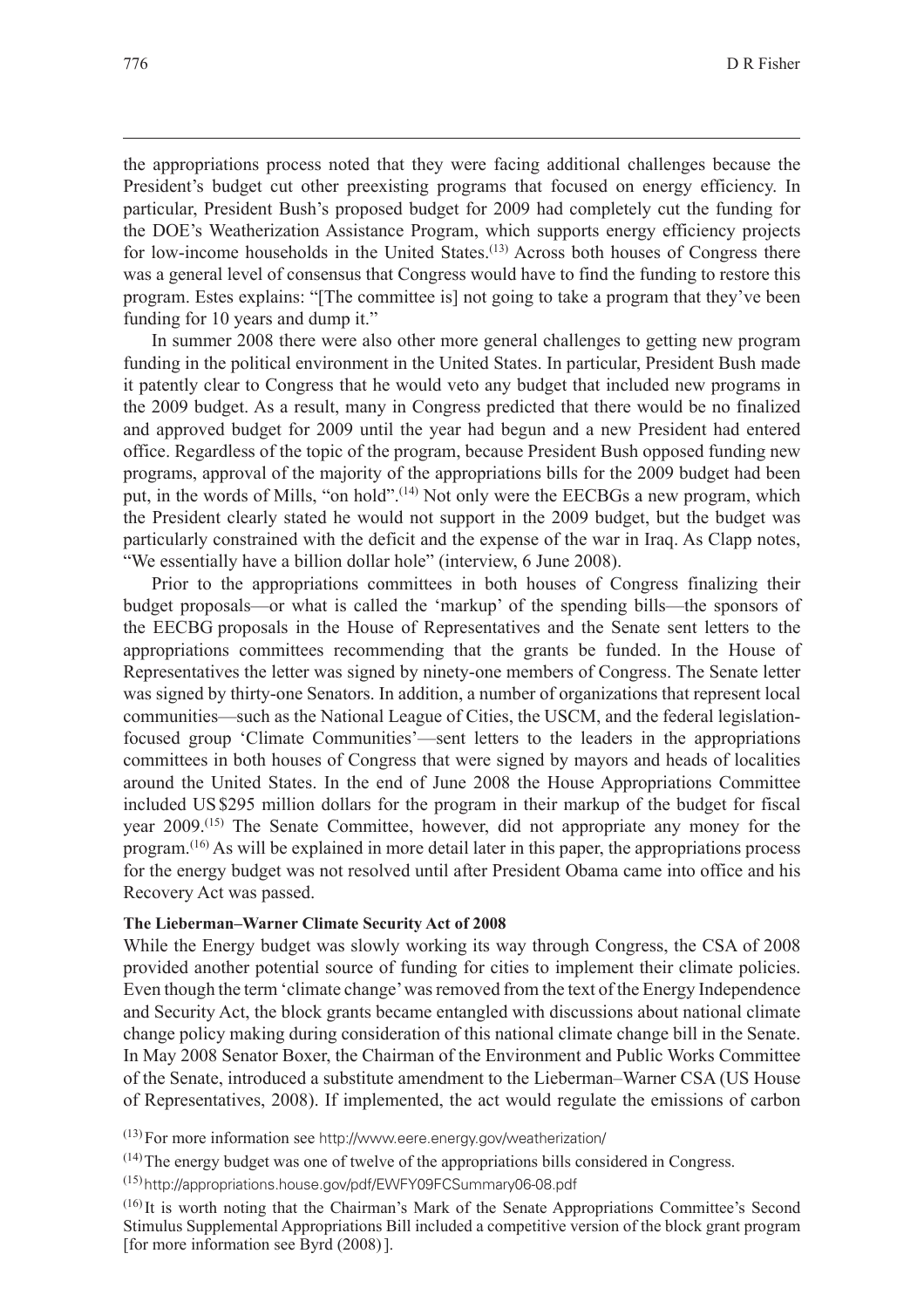dioxide by establishing a market-based cap-and-trade program for greenhouse gas emissions in the United States. One of Senator Boxer's additions to the bill was to provide funding for the EECBGs through 2050. Funding would be made possible by the revenue from the capand-trade system and would eliminate the need for the block grants to be funded through the appropriations process each year.

The CSA was debated on the floor of the Senate the week of 2 June 2008. As expected, Republican members of the Senate filibustered, delaying discussion of the actual bill by insisting that all 492 pages of it be read aloud on the floor. To end the filibuster against the bill, the Senate Majority Leader Harry Reid called for a cloture vote. On 6 June 2008, fortyeight senators voted to end the debate, failing to earn the sixty votes needed to invoke cloture and move forward on consideration of the bill.<sup> $(17)$ </sup> Although the CSA never came up for an actual vote, a number of people involved in the legislative process around the issue of climate change interpret the cloture vote to be representative of how the bill would have fared. In the words of a senior staff member in the Senate who has been involved in policy making on climate change since the 1990s, the cloture vote was "basically a vote on the bill" (phone interview, 11 June 2008).

With the defeat of yet another bill that would create a national climate change policy in the United States, it is worth exploring how we can understand the outcome of the vote. Findings from an analysis of the cloture vote by senators are consistent with earlier studies of legislative votes on climate bills (Fisher, 2006). In particular, the voting behavior of senators on national climate change legislation can be explained to a large degree by the natural resource endowment of the states that the senators represent: states with high levels of coal extraction tend to oppose climate change legislation that would likely reduce the state's capacity to profit through the extraction of their coal deposits.

To analyze the role that coal dependence and the party affiliation of the senators played in terms of votes against cloture on the CSA, data on coal extraction in the United States were analyzed against senators' votes against cloture (EIA, 2006). Table 1 presents the results of two logistic regressions of individual senators' votes against the CSA. Model 1 shows that coal extraction significantly affects the voting behavior of senators. In model 2, which includes coal extraction as well as party affiliation, both of the variables are very significant predictors of the outcome of the vote.

| Independent variable                                               | Model 1    | Model 2     |  |
|--------------------------------------------------------------------|------------|-------------|--|
| Coal extraction                                                    | $0.760**$  | $1.005*$    |  |
|                                                                    | (0.276)    | (0.449)     |  |
| Republicans in the Senate                                          |            | $4.062**$   |  |
|                                                                    |            | (0.680)     |  |
| Constant                                                           | $-1.010**$ | $-3.273$ ** |  |
|                                                                    | (0.320)    | (0.777)     |  |
| -2 log-likelihood                                                  | 113.070    | 57.992      |  |
| * Significant at the 0.05 level; ** significant at the 0.01 level. |            |             |  |

**Table 1.** Logistic regression coefficients predicting votes against the climate security act of 2008, coefficient (SE), *N* = 100.

 $(17)$  It is worth noting that six senators who were absent during the vote—Hillary Clinton (Democrat NY), Barack Obama (Democrat, IL), John McCain (Republican AZ), Norm Coleman (Republican MN), Joe Biden (Democrat DW), and Ted Kennedy (Democrat, MA)—all of whom stated that they would have voted for cloture had they been present.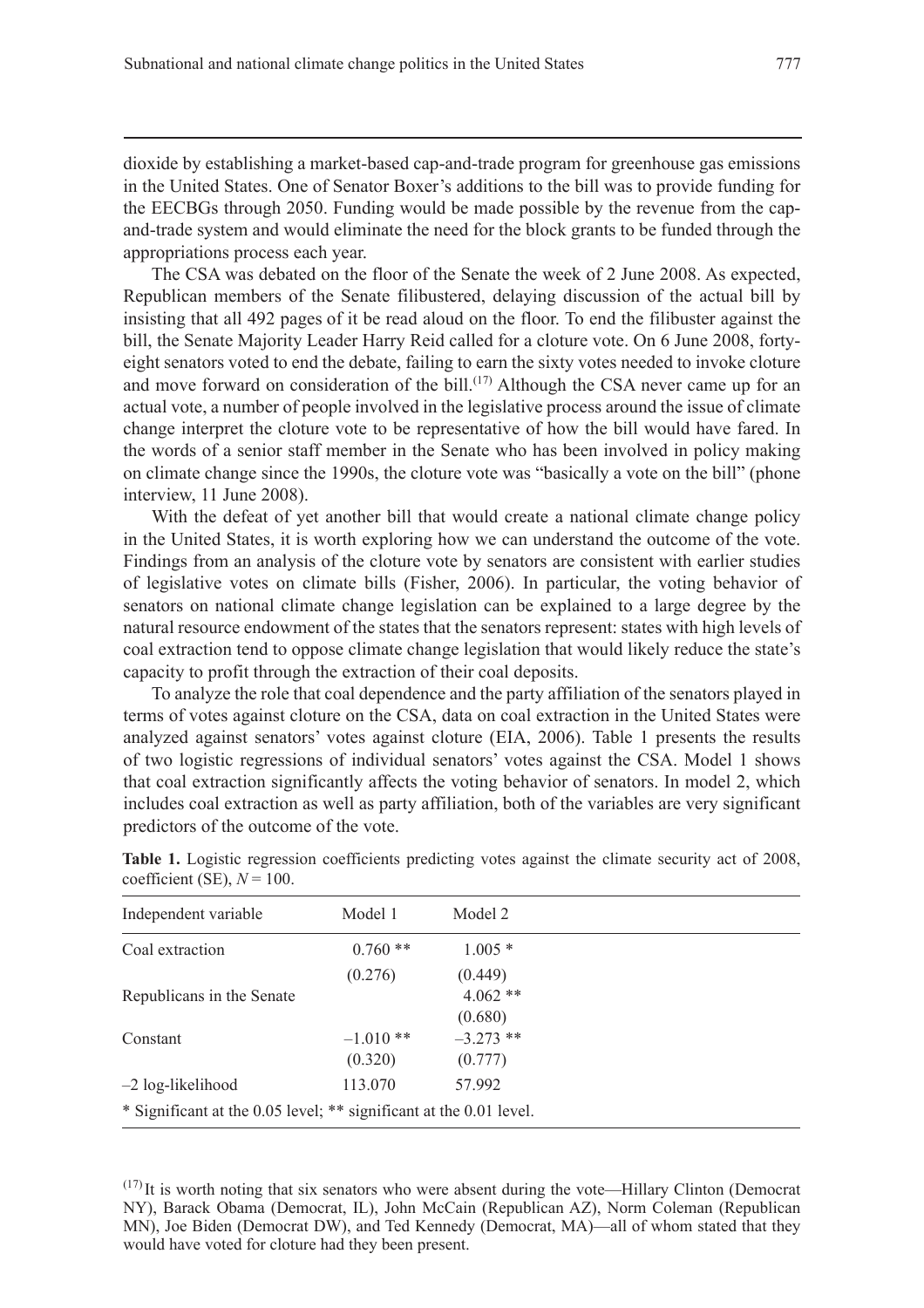In other words, controlling for party affiliation does not eliminate the relationship between coal extraction and the vote on the Lieberman–Warner Security Act of 2008. This finding supports the notion that coal extraction continues to play a significant role in the voting behavior of senators in the US Congress.<sup>(18)</sup> It suggests that, as long as coal extraction contributes significantly to so many state economies in the US, national climate change legislation will be very difficult to pass. The failure of the bill means that the climate change "policy void" that Krane notes in his 2007 article, and that many scholars discuss as providing space for subnational efforts on the issue (eg, Kramer and Schreurs, 2007; Lutsey and Sperling, 2008; Rabe, 2007), continued at the federal level throughout 2008 and that no funding was made available through this bill to support local climate change initiatives.

## **The American Recovery and Reinvestment Act**

Although the CSA did not open up a new source of revenue to support local climate change efforts, yet another source of revenue for the EECBGs emerged in the form of the Economic Recovery Plan put forth by the Obama administration. Early in the presidential campaign Senator Obama wrote a letter to the President of the USCM stating his support for the block grants. In his letter he stated that "These initiatives will be central to America's efforts to confront the critical issue of climate protection." (19) After being elected, Obama made numerous statements about his intention to regulate greenhouse gases. Then, in order to address the economic crisis facing America, the new President proposed a stimulus package that would fund localities to support energy efficiency and green infrastructure projects. In the words of a radio address on 6 December 2009, the President-elect broadly outlined his "economic recovery plan for both Wall Street and Main Street that will help save or create at least two and a half million jobs, while rebuilding our infrastructure, improving our schools, reducing our dependence on oil, and saving billions of dollars."<sup>(20)</sup> Included in this plan was funding for the EECBGs. As the plan worked its way through the US Congress, mayors and heads of localities were brought in to speak with members of the administration and congressional leaders about the Block Grant Program, highlighting all of the programs that were 'shovel-ready'. Numerous groups representing the interests of local governments including the USCM—brought mayors and local leaders to Washington, DC to meet with members of Congress and showcase the projects that were ready to be implemented around the country if the Block Grant Program was funded through the Recovery Act.

On 17 February 2009 President Obama signed the American Recovery and Reinvestment Act of 2009 into law. Included in the act is US \$3.2 billion to fund the EECBG program for two years. Per the guidelines provided by the Energy Independence and Security Act of 2007, the grants are being administered through the US DOE's Office of Energy Efficiency and Renewable Energy. After the EECBG program was funded, an official website was launched to outline the purpose of the grants and provide guidance to applicants. It states: [the program] "provides funds to units of local and state government, Indian tribes, and territories to develop and implement projects to improve energy efficiency and reduce energy use and fossil fuel emissions in their communities." $(21)$  Even though there was initially resistance to linking the Block Grant Program to the issue of climate change, once they were funded in 2009, the DOE explicitly named the reduction of fossil fuel emissions as one of the main aims of the EECBG program. The program website, which is housed on the DOE site, explicitly

(20) http://change.gov/newsroom/entry/the\_key\_parts\_of\_the\_jobs\_plan

 $^{(21)}$ http://www.eecbg.energy.gov/; see also http://www.epa.gov/cleanenergy/documents/local\_guide\_to\_arra.pdf

 $(18)$  It is worth noting that in an analysis of the cloture vote that includes those who stated that they would have voted for cloture (but did not vote), the results are even more significant.

<sup>(19)</sup>Letter of 10 December 2007 to USCM President, Douglas Palmer, from Senator Obama.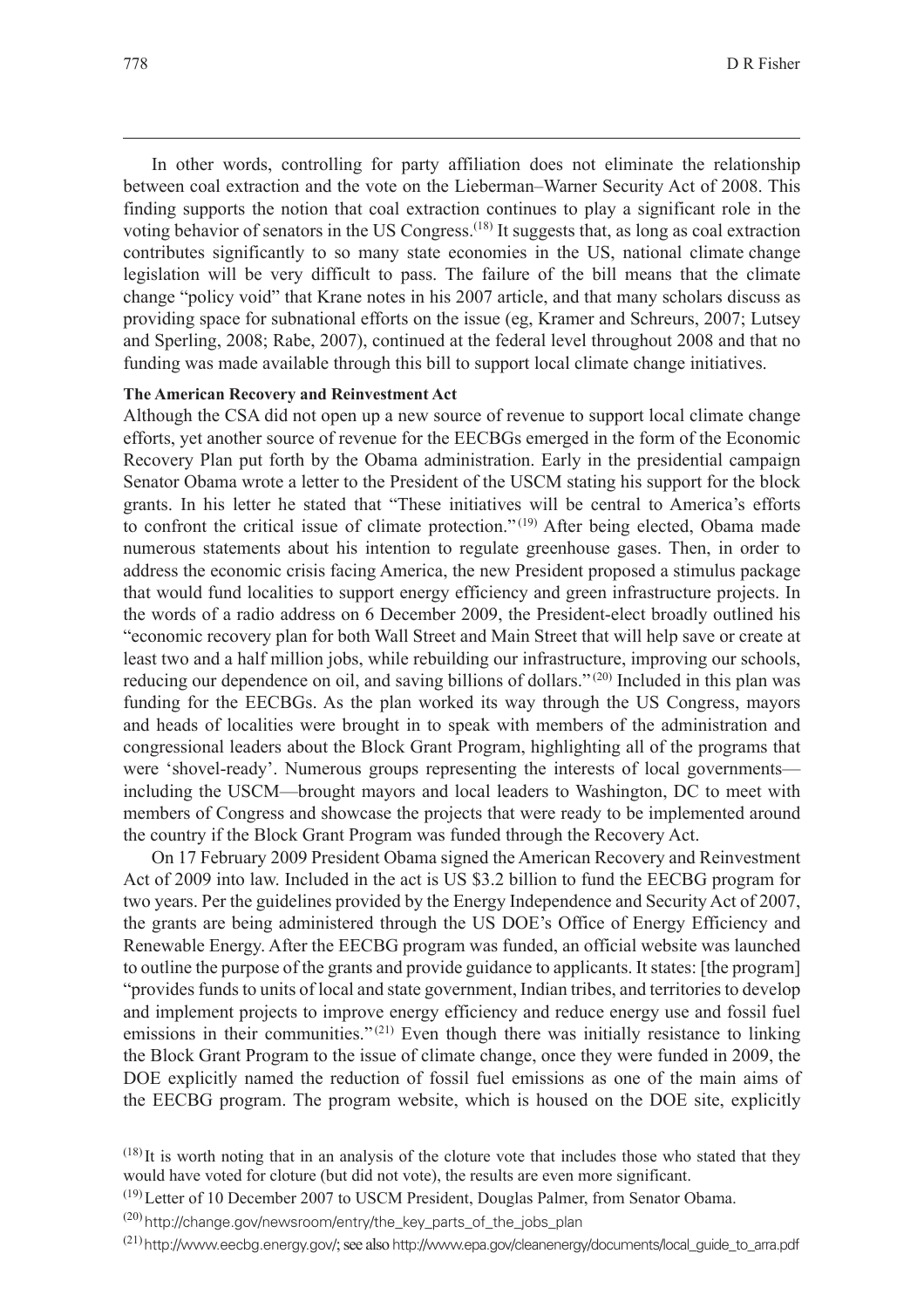states the "Program empowers local communities to make strategic investments to meet the nation's long-term goals for energy independence and leadership on climate change." $(22)$ 

Once the program was funded, those administering the grants were acutely aware that their purpose was to support the progress that had already been made on the issue of climate change at the local level. In the words of Mark Bailey, a state and local team leader in the DOE Office of Energy Efficiency and Renewable Energy, "Not everybody's looking to the federal government for the solutions, we know that ... we get that" (interview, 16 March 2009). Speaking about the relationship between the federal government and localities in the context of the EECBGs, Bailey talks about how the national government can support what is *already* taking place at the local level. He continues: "The challenge is how do we [the DOE] connect to people ... who have been doing this for quite a while, frankly. This is where the innovation is ... innovation has happened locally for 10–20 years." Here, the head of the program that is distributing the block grants clearly recognizes that they will be providing federal support for local ongoing efforts.

Although additional funding for the block grants was not granted through the Omnibus Appropriations bill for 2009 (US House of Representatives, 2009b), the program to support local efforts was funded at almost the full amount proposed in the Energy Independence and Security Act of 2008 for its first two years through the American Recovery and Reinvestment Act. During interviews with a number of people involved with the EECBGs, they noted that the success of the program in its first two years would determine if additional money is made available by the federal government to support local efforts in the future.

Throughout 2008 it was unclear if any federal funding would actually become available for cities. As a result, people working at the local level were not banking on the EECBG program. In New York City, for example, the Senior Policy Advisor on Sustainability, Jonathan Dickinson, explains that the city drafted its climate change plan assuming no support from the federal government. In his own words:

"We did not include anything in our plan that we were going to rely on the federal government to either legislate or fund directly for our plan to proceed …. . We really wanted to make sure that everything in the plan we could do ourselves" (interview, 4 June 2008).

These opinions were echoed by representatives of other cities who did not expect any money to trickle down from the federal government. Once the EECBG program was funded through the Recovery Act, however, cities around the United States scrambled to put together proposals that were eligible to receive funding through the program. In New York City, for example, officials worked to identify which projects were eligible, noting that they had many more projects than the Block Grant Program would cover. In addition, they pointed out that money from this Block Grant Program will enable them to implement their climate change plan faster than they had initially scheduled (interview with official, 9 March 2009).

## **Implementation of the Energy Efficiency Conservation Block Grants**

Once the program was funded, the DOE began to implement the program and distribute the money. In contrast to the concerns raised by Betsill and Rabe (2009) before the grants were enacted that the EECBG allocation process would create "competition between cities and states" (page 218), the structure of the program requires that most of the US\$3.2 billion (almost 85%) should be distributed through formula grants to cities, counties, states, and Indian tribes.<sup>(23)</sup> Only a small proportion  $(14%)$  was to be spent through a competitive grant process.<sup> $(24)$ </sup> This competitive component of the program has been named the "Better" Buildings Program Grants" of the  $EECBGs$ .<sup> $(25)$ </sup> In the remainder of this paper I discuss the

(22)http://www1.eere.energy.gov/wip/eecbg.html

(23)For details of the formula allocations, see http://www1.eere.energy.gov/wip/eecbg\_state\_allocations.html <sup>(24)</sup> For details about how the remaining 1% is distributed see http://www1.eere.energy.gov/wip/eecbg.html  $(25)$  For more information see http://www1.eere.energy.gov/buildings/betterbuildings/about.html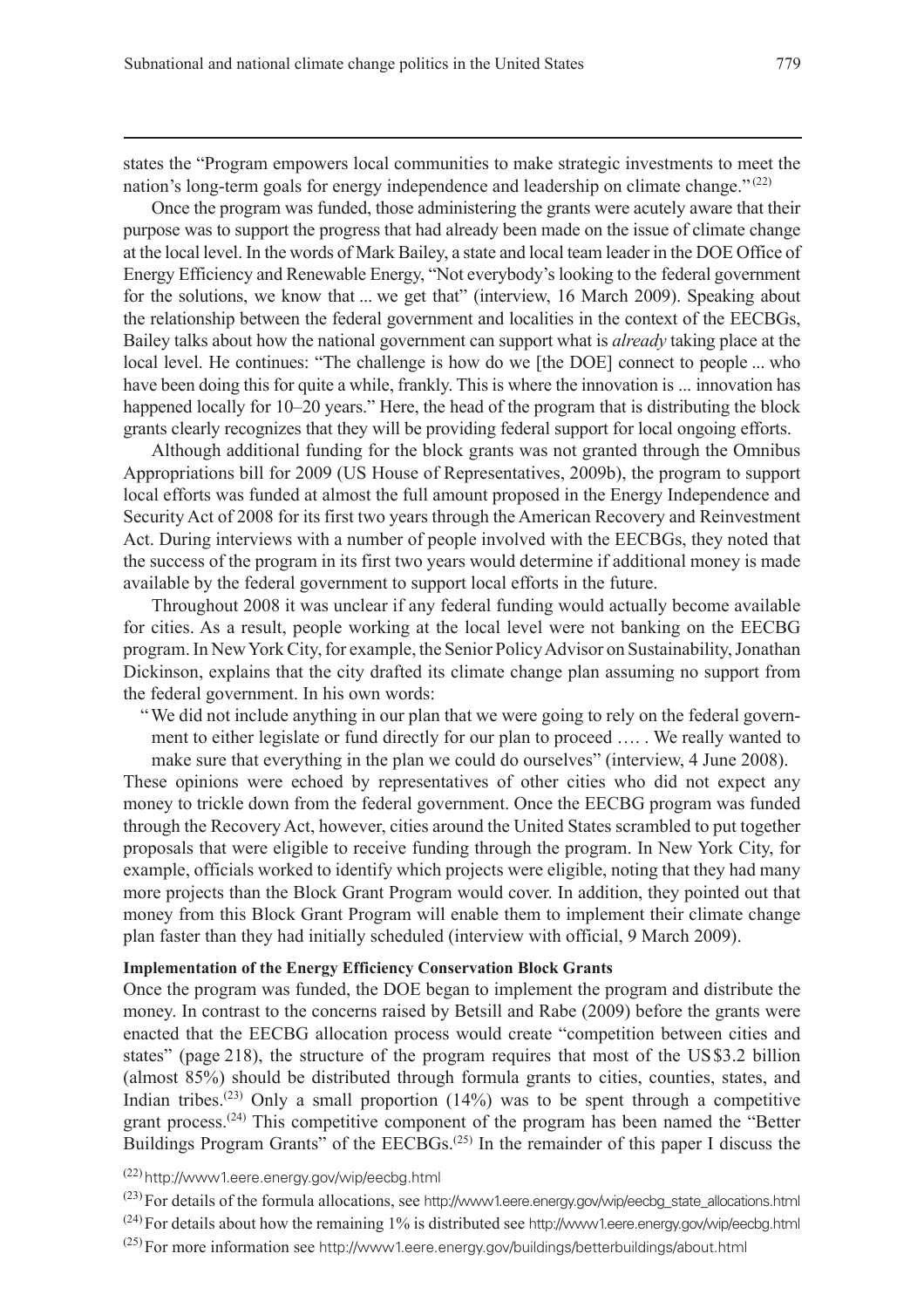way these specific grants have been implemented. By focusing on those efforts that were awarded through the competitive grant process, we can learn more about the best practices of subnational efforts to implement climate policies as well as about what types of programs were supported by the federal government.

Overall, competitive grants were awarded to thirty-three cities, counties, and states across the United States.(26) Comparing the states in which these competitive grants were awarded with their natural resource endowments, some interesting patterns emerge. In particular, two thirds of those states that did *not* receive any money from the competitive component of the EECBGs program are coal-producing states. This finding is consistent with those of Fisher (2006): even at the subnational level, an area's natural resource endowment plays a role in the actions of its policy makers.

Beyond the enduring role that natural resource endowments are playing in the support of (and resistance to) climate policies at all levels of governance, this competitive grant program shows how government actors are working with other social actors to implement "innovative ways to engage, inform, and motivate Americans to increase energy efficiency" through this program.<sup> $(27)$ </sup> In particular, local governments are working with civic groups and businesses in a manner consistent with the work on hybrid arrangements, which argues the need to "rethink the role of the state, market, and civil society actors in global governance" (Spaargaren et al, 2006, page 15).

For the EECBGs, businesses are the most common nonstate partner. In fact, twentythree out of the thirty-three funded competitive grants (70%) had a role for business in their implementation.(28) Local energy companies were the most prevalent actor in these hybrid arrangements, playing a role in coordinating with energy consumers and households and providing financing. In Philadelphia, Pennsylvania, for example, Philadelphia Gas Works partnered with the city government to assist homeowners in increasing their energy efficiency by providing certified building analysts and contractors to conduct home energy efficiency upgrades. Part of the program involves offering fixed-rate loans to homeowners to do the work.<sup>(29)</sup> Similarly, a US\$20 million grant from this competitive program was awarded to Seattle, WA to implement a "neighborhood-based building upgrade program that will achieve deep energy savings and create green jobs."<sup>(30)</sup> To that end, the city partnered with Puget Sound Energy to provide discounted home energy assessments. In order to implement the changes identified in the assessments, the city offered rebates, incentives, and affordable loans that could be repaid through the local energy company, Seattle City Light. In other words, implementation of these competitive grants involved hybrid arrangements between the local governments and businesses including many local energy companies.

#### **Discussion and conclusion**

Overall, the findings from this study of the EECBG program support the notion of what I call boomerang federalism*.* In the face of a policy void at the national level, local efforts emerged to respond to the issue of global climate change. With the help of the USCM, which acted as a policy entrepreneur serving as a conduit "for innovation diffusion" between the local and the federal level (Mintrom, 1997, page 45), local actions scaled up to the national level

 $(29)$  For more information see http://ecasavesenergy.org/services/energy-works

 $(30)$ http://www.communitypowerworks.org/about-community-power-works/

<sup>&</sup>lt;sup>(26)</sup>One grant was awarded to a regional effort to partner cities in eight southeastern states. For more information see http://www.seealliance.org/programs/cities.php

 $(27)$  http://www1.eere.energy.gov/buildings/betterbuildings/grant\_recipients.html

 $^{(28)}$  It is worth noting that nineteen of the thirty-three grants (58%) also partnered with civil society actors in some way or another.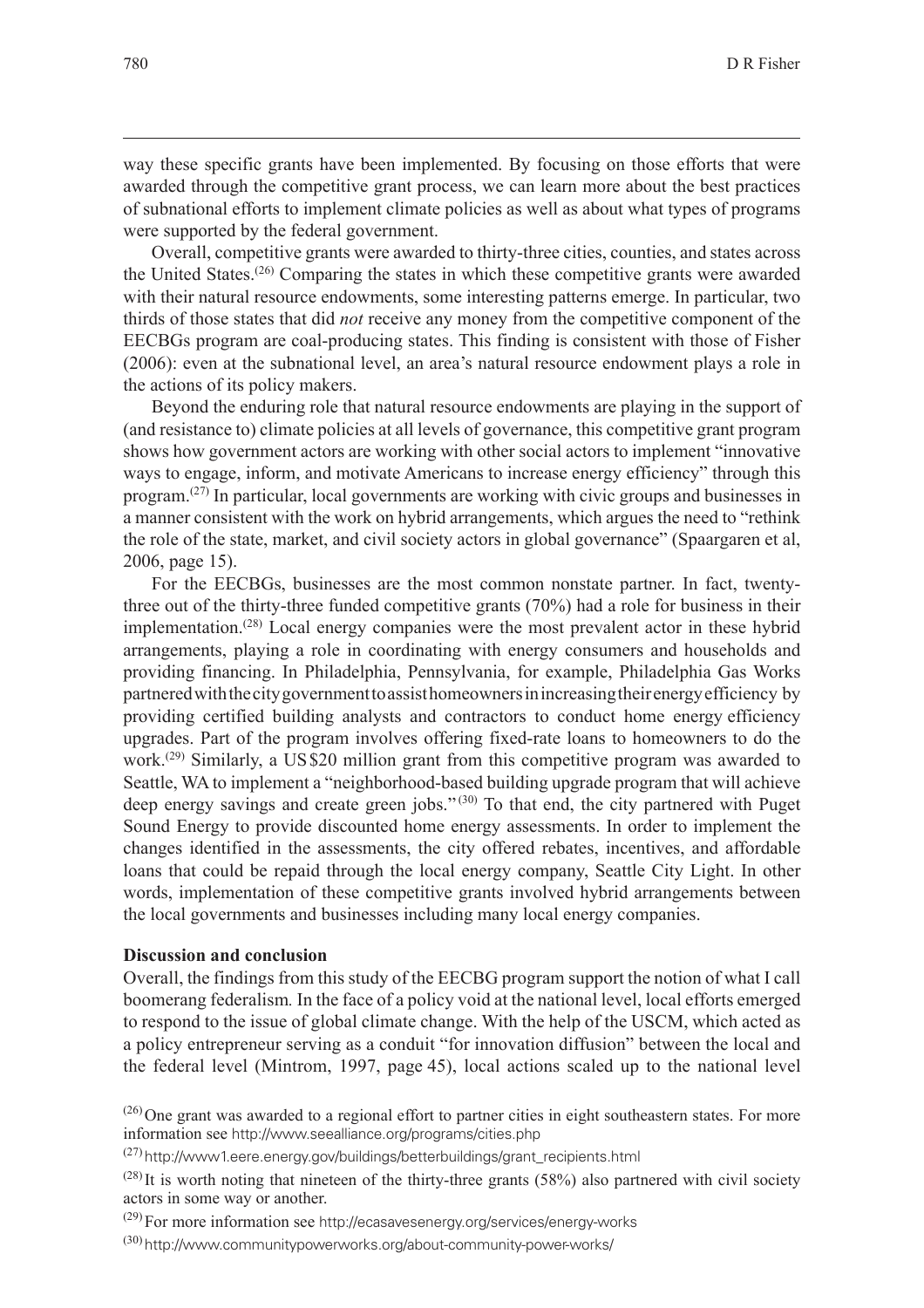and federal funding to support these local efforts was approved by the national government. As a result of boomerang federalism, cities around the US are currently receiving federal money to implement their climate change policies.

Moreover, the findings of this study support the notion that these federally supported local programs are being implemented through hybrid arrangements between businesses and local governments. These arrangements involve multiple stakeholders, including energy companies and homeowners, to increase energy efficiency while reducing carbon dioxide emissions. I find that there is a great deal of climate policy innovation taking place in the US at the subnational level. As 92% of all cities around the United States take steps to address the issue of climate change with the help of federal funding from the EECBG program, local climate politics are expanding with support from funds that are the product of boomerang federalism.

If and when a federal climate change policy is passed, however, there are likely to be significant challenges. During interviews for this study, a number of policy actors involved in the implementation of the EECBG Program noted that federal support for local efforts may lead to difficulties with the implementation of a national law. Particularly if Congress passes legislation that involves some sort of an economy-wide change, such as a cap-andtrade system, local governments that have taken a diversity of measures to address local problems may face some significant challenges, as Derthick (2010) has noted in her work. These findings are also consistent with the work of Keeler (2007), who states that subnational policies may make a "strong and coherent national policy more difficult" (page 353; see also Kraemer and Schreurs, 2007, page 39).

Recognizing the value of local innovation, Andrea Denny, the Municipal Clean Energy Program Manager of the State and Local Branch of the US EPA, recognizes the ways local efforts can add value. In her own words:

"with an economy-wide system [in a federal climate change policy], there are a lot of things local governments can do to make federal policy more cost-effective and achieve greater reductions in greenhouse gas emissions" (interview, 6 April 2009).<sup>(31)</sup>

Nonetheless, not one of my interviewees was able to provide an explanation of how the federal government would reconcile the policy differences that are naturally emerging across localities while there is no federal policy in place.

The findings from this extensive study of the EECBGs points to a number of future research opportunities. First, future research must continue to track the implementation of the EECBG program, looking more in depth at how cities use the federal money, the hybrid arrangements that they form, and the environmental effects of these local efforts in terms of emissions reductions. Second, research should also explore how these diverse initiatives are harmonized when and if there is a federal climate change policy in the United States. Third and finally, future research must continue to develop the notion of boomerang federalism and assess the degree to which it applies to other policy contexts in which there is a federal policy void and there is a policy entrepreneur that is working to bring about policy innovation. Through such research, we will learn much more about the mechanisms that bring about policy change from the bottom up and how successful such policies are at regulation.

**Acknowledgements.** This project was supported as part of the "bargaining for non-participation project" of the Norwegian Center for International Climate and Environmental Research in Oslo (CICERO) and was financed by the Research Council of Norway/RENERGI. I would like to thank Jon Hovi, Amaney Jamal, Miranda Schreurs, Jan Corfee-Morlot, Michael Ting, Lena Schaffer, and participants at the Workshop on US Climate Policy at CICERO for their comments on earlier versions of this paper. I would also like to thank Joe Waggle and Anya Galli for their research assistance.

 $(31)$ The opinions stated are the interviewee's and not official EPA policy.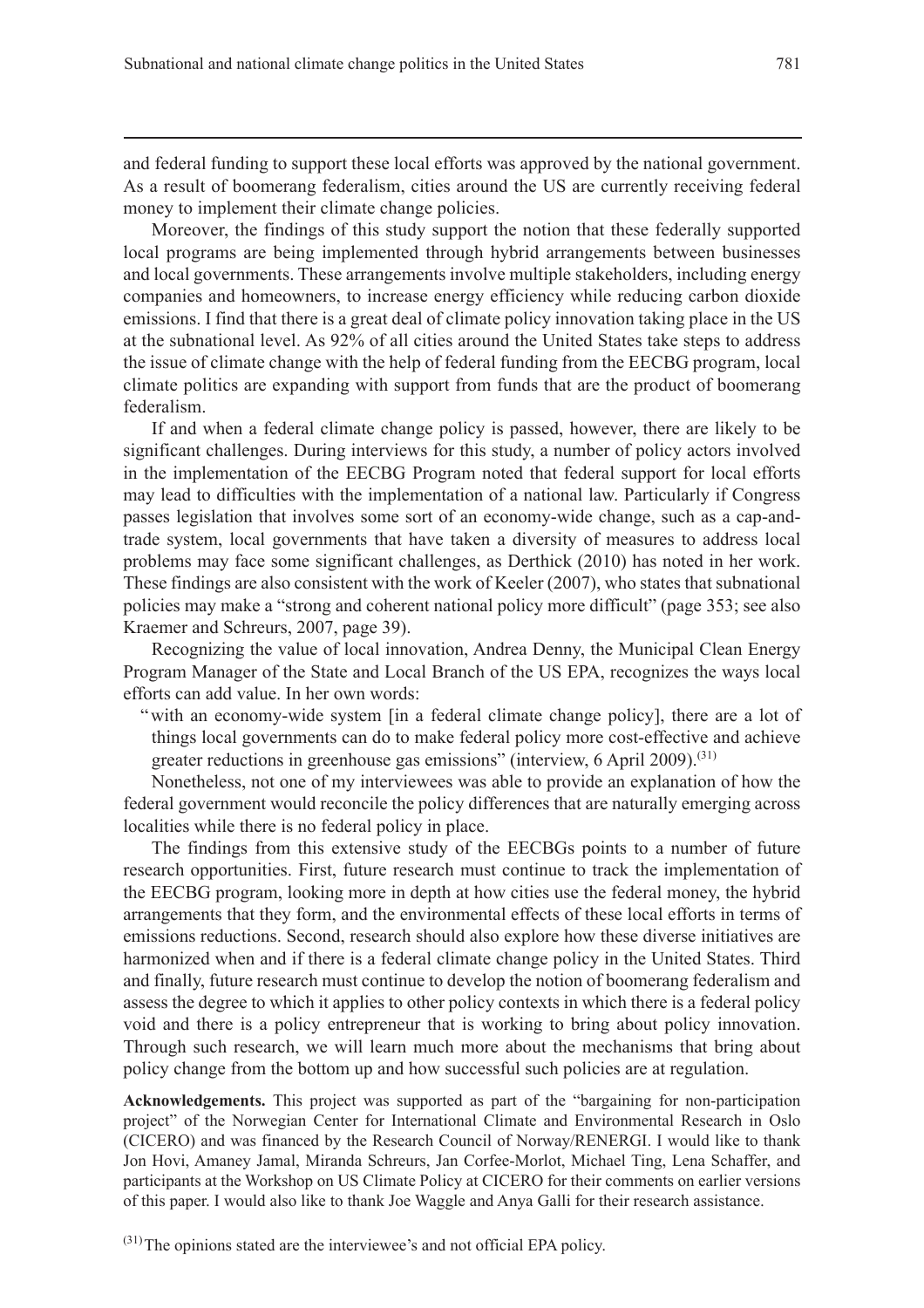#### **References**

- Arimura T H, Burtraw D, Krupnick A, Palmer K, 2007, "US climate policy developments", DP 07–45, Resources for the Future, Washington, DC, October, http://www.rff.org/documents/ RFF-DP-07-45.pdf
- Balla S J, 2001, "Interstate professional associations and the diffusion of policy innovations" *American Politics Research* **29** 221-245
- Betsill M M, Bulkeley H, 2006, "Cities and the multilevel governance of global climate change" *Global Governance* **12** 141-159
- Betsill M M, Rabe B G, 2009, "Climate change and multilevel governance: the evolving state and local roles", in *Toward Sustainable Communities: Transition and Transformations in Environmental Policy* Eds D A Mazmanian, M E Kraft (MIT Press, Cambridge, MA) pp 201–225
- Bulkeley H, Betsill M M, 2003 *Cities and Climate Change: Urban Sustainability and Global Environmental Governance* (Routledge, London)
- Burke B, Ferguson M, 2010, "Going alone or moving together: Canadian and American middle tier strategies on climate change" *Publius: The Journal of Federalism* **40** 436–459
- Byrd R C, 2008, "Byrd comments on second stimulus supplemental appropriations bill, releases details of Chairman's mark", 30 July, http://appropriations.senate.gov/News
- CEC, 2007, "Appropriate roles for different levels of government", US House of Representatives Committee on Energy and Commerce, Washington, DC, http://www.fws.gov/southeast/climate/policy/Climate%20Dingell%20Third%20Paper%20Govt%20 Roles%20022508.pdf
- Corfee-Morlot J, 2008 *California in the Greenhouse: Local Climate Change Policies and the Global Environment* PhD dissertation, Geography Department, University College London
- Daley D M, Garand J C, 2005, "Horizontal diffusion, vertical diffusion, and internal pressure in state environmental policy making, 1989–1998" *American Politics Research* **33** 615–644
- DeAngelo B, Harvey L D, 1998, "The jurisdictional framework for municipal action to reduce greenhouse gas emissions: case studies from Canada, USA, and Germany" *Local Environment* **3** 111–136
- Derthick M, 2010, "Compensatory federalism", in *Greenhouse Governance: Addressing Climate Change in America* Ed. B G Rabe (Brookings Institution Press, Washington, DC) pp 58–72
- Doran K L, 2007, "US sub-federal climate change initiatives: an irrational means to a rational end" *Virginia Environmental Law Journal* **26** 180–217
- EIA, 2006, "Coal production and number of mines by state and mine type, 2006", Energy Information Administration,Washington, DC, 22 July, http://www.eia.doe.gov/cneaf/coal/page/acr/table1.html
- Farrell A E, Hanemann W M, 2009, "Field notes on the political ecology of California climate policy", in *Changing Climates in North American Politics: Institutions, Policymaking, and Multilevel Governance* Eds H Selin, S D VanDeveer (MIT Press, Cambridge, MA) pp 87–110
- Feldman D, Wilt C, 1993, "Motivations and roles for sub-national governmental participation in managing climate change" *International Journal of Environment and Pollution* **9** 213–226
- Fisher D, 2004 *National Governance and the Global Climate Change Regime* (Rowman and Littlefield, Lanham, MD)
- Fisher D, 2006, "Bringing the material back in: understanding the US position on climate change" *Sociological Forum* **21** 467–494
- Gelbspan R, 1997 *The Heat is On* (Addison-Wesley, Reading, MA)
- Gonzalez G A, 2005 *The Politics of Air Pollution: Urban Growth, Ecological Modernization, and Symbolic Inclusion* (State University of New York Press, Albany, NY)
- Gore C, Robinson P, 2009, "Local government response to climate change: our last, best hope?", in *Changing Climates in North American Politics: Institutions, Policymaking, and Multilevel Governance* Eds H Selin, S D VanDeveer (MIT Press, Cambridge, MA) pp 137–158
- Harris P G, 2000 *Climate Change and American Foreign Policy* (St Martin's Press, New York)
- Hoffmann M J, 2011 *Climate Governance at the Crossroads: Experimenting with a Global Response after Kyoto* (Oxford University Press, Oxford)
- Holstein J A, Gubrium J F, 1995 *The Active Interview* (Sage, Thousand Oaks, CA)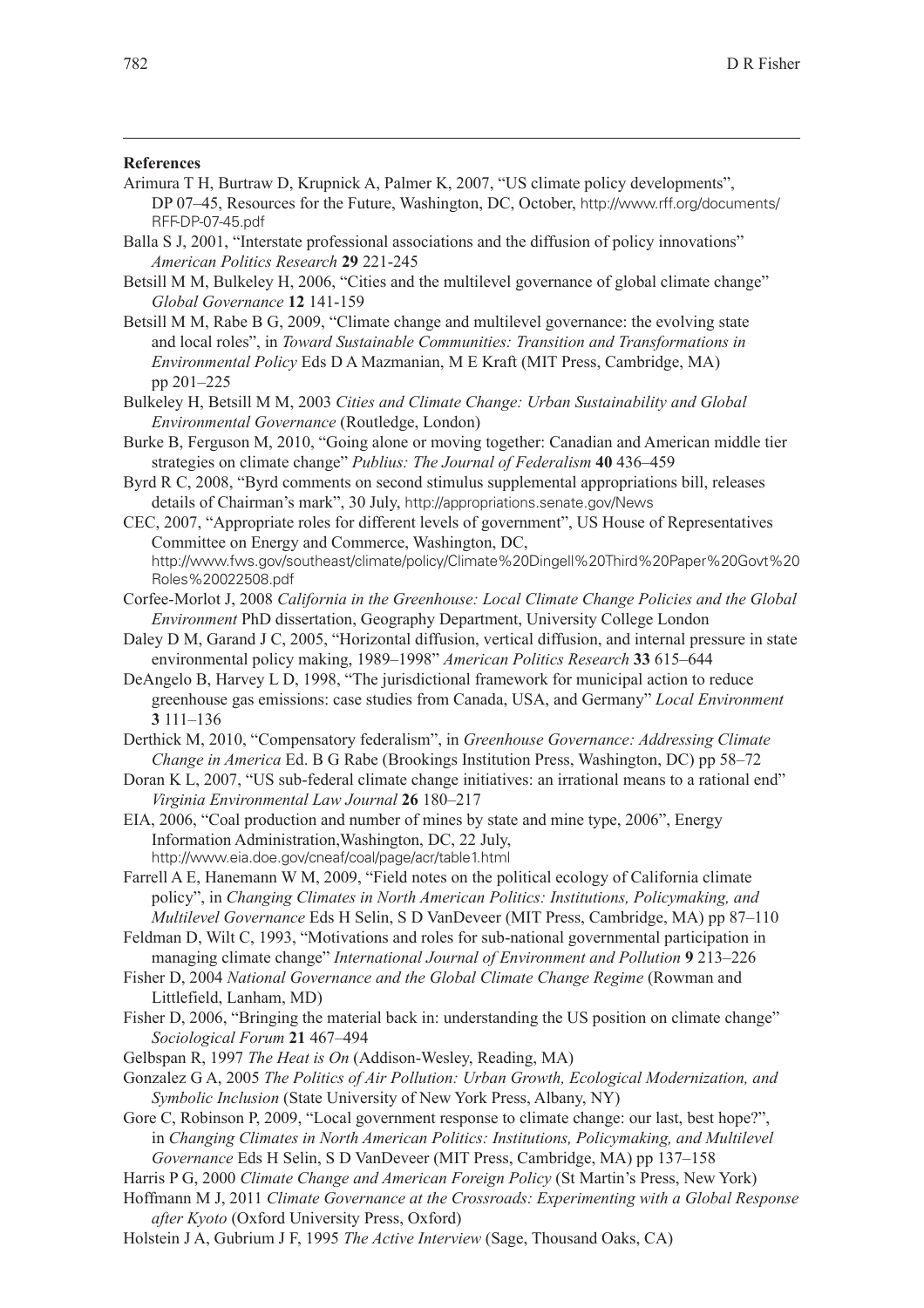Jacques P J, Dunlap R E, Freeman M, 2008, "The organisation of denial: conservative think tanks and environmental scepticism" *Environmental Politics* **17** 349–385

Jones B S, 1991, "State responses to global climate change" *Policy Studies Journal* **19** 73–82

- Keeler AG, 2007, "State greenhouse gas reduction policies: a move in the right direction?" *Policy Sciences* **40** 353-365
- Kraemer R A, Schreurs M A, 2007, "Federalism and environmentalism in the United States and Germany", Johns Hopkins University, Baltimore, MD, http://www.aicgs.org/publication/ federalism-and-environmentalism-in-the-united-states-and-germany

Krane D, 2007, "The middle tier in American federalism: state government policy activism during the Bush presidency" *Publius: The Journal of Federalism* **37** 453–477

- Leggett J, 1999 *The Carbon War* (Allen Lane, London)
- Lisowski M, 2002, "Playing the two-level game: US President Bush's decision to repudiate the Kyoto Protocol" *Environmental Politics* **11** 101–119
- Lofland J, Lofland L H, 1995 *Analyzing Social Settings: A Guide to Qualitative Observation and Analysis* (Wadsworth, Belmont, CA)
- Lutsey N, Sperling D, 2008, "America's bottom-up climate change mitigation policy" *Energy Policy* **36** 673–685
- Lutzenhiser L, 2001, "The contours of US climate non-policy" *Society and Natural Resources* **14** 511–523
- McCright A M, Dunlap R E, 2000, "Challenging global warming as a social problem: an analysis of the conservative movement's counter-claims" *Social Problems* **47** 499–522
- McCright A M, Dunlap R E, 2003, "Defeating Kyoto: the conservative movement's impact on US climate change policy" *Social Problems* **50** 348–373
- Mintrom M, 1997, "The state–local nexus in policy innovation diffusion" *Publius: The Journal of Federalism* **27** 41–59
- Mintrom M, Vergari S, 1996, "Advocacy coalitions, policy entrepreneurs, and policy change" *Policy Studies Journal* **24** 420–434
- Posner P L, 2010, "The politics of vertical diffusion: the states and climate change", in *Greenhouse Governance: Addressing Climate Change in America* Ed. B G Rabe (Brookings Institution Press, Washington, DC) pp 73–98
- Rabe B G, 2004, *Statehouse and Greenhouse: The Emerging Politics of American Climate Change Policy* (Brookings Institution Press, Washington, DC)
- Rabe B G, 2007, "Beyond Kyoto: climate change policy in multilevel governance systems" *Governance: An International Journal of Policy Administration and Institutions* **20** 423–444
- Rabe B G, 2009, "Second-generation climate politics in the States: proliferation, diffusion, and regionalization", in *Changing Climates in North American Politics: Institutions, Policymaking, and Multilevel Governance* Eds H Selin, S D VanDeveer (MIT Press, Cambridge, MA) pp 67–86
- Rabe B, 2010 *Greenhouse Governance: Addressing Climate Change in America* (Brookings Institution Press, Washington, DC)
- Rabe B, 2011, "Contested federalism and American climate policy" *Publius: The Journal of Federalism* **41** 494–521
- Selin H, VanDeveer S D, 2007, "Political science and prediction: what's next for US climate change policy?" *Review of Policy Research* **24** 1–27
- Selin H, VanDeveer S D, 2009, "Climate leadership in northeast North America", in *Changing Climates in North American Politics: Institutions, Policymaking, and Multilevel Governance*  Eds H Selin, S D VanDeveer (MIT Press, Cambridge, MA) pp 111–136
- Shipan C R, Volden C, 2006, "Bottom-up federalism: the diffusion of antismoking policies from US cities to states" *American Journal of Political Science* **50** 825–843
- Spaargaren G, Mol A P J, Buttel F H, 2006 *Governing Environmental Flows: Global Challenges to Social Theory* (MIT Press, Cambridge, MA)
- USCM, 2008, "New USCM Energy Block Grant Program comes online just in time", United States Conference of Mayors *US Mayor* 14 January, page 1
- US House of Representatives, 2007 *Energy Independence and Security Act* H.R.6, 110th Congress